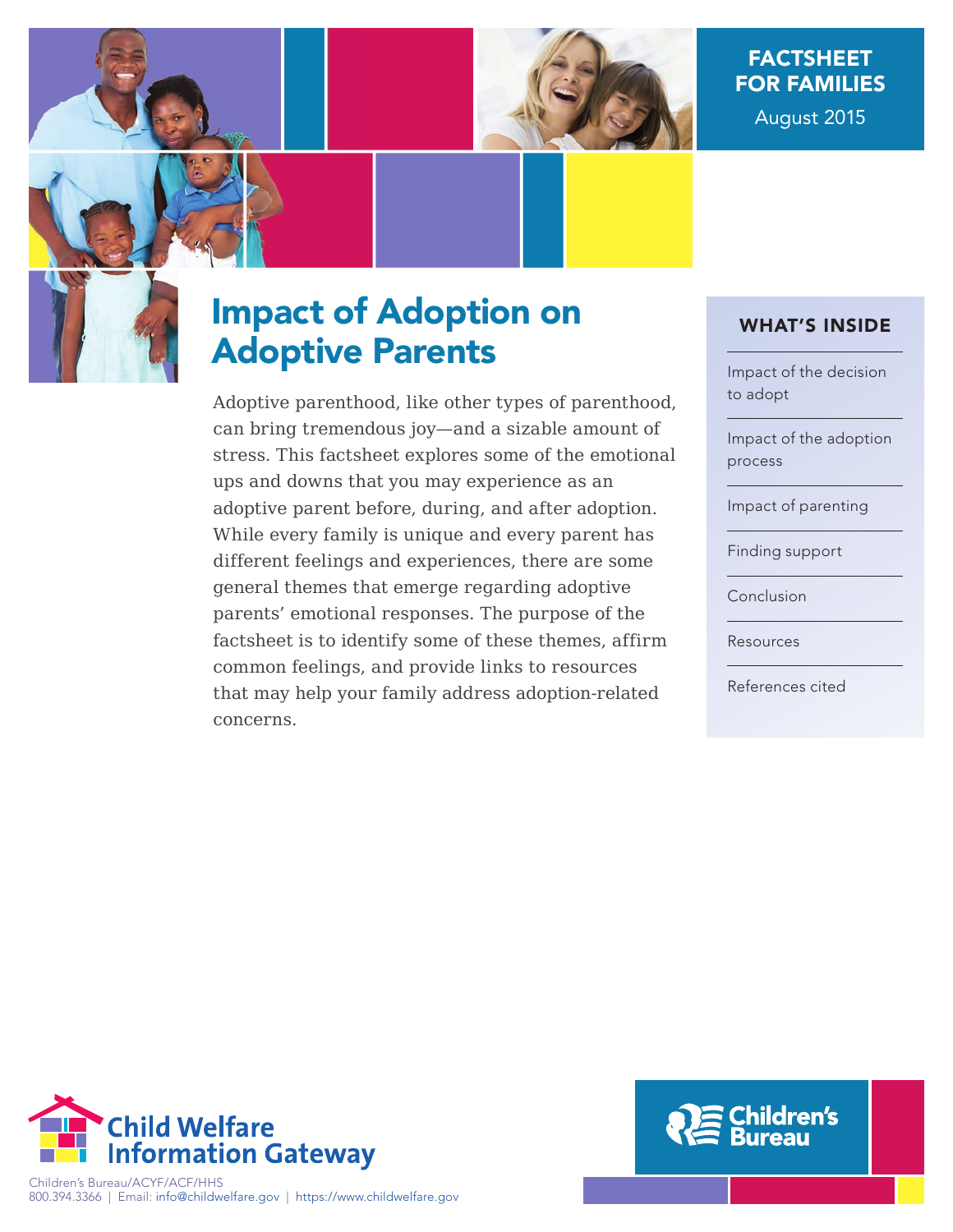- **Before Adopting** looks at motivations that lead families or individuals to consider adoption and explores some of the questions that prospective adoptive parents may want to ask themselves.
- **During the Adoption Process** examines some of the feelings parents may encounter as they pursue adoption.
- **After the Adoption Is Finalized explores parents'** feelings about the parenting role, their child's birth family, and children's responses to early trauma.
- Finding Help discusses strategies that parents can use to work through adoption issues to support the best possible outcomes for their children and themselves.
- **Resources** links to additional information and resources to support adoptive parents.

Note: This factsheet is primarily focused on nonrelative adoption. While some of this information will be relevant for those adopting relatives/kin, the Child Welfare Information Gateway website offers links to many other resources specific to that population at [https://www.](https://www.childwelfare.gov/topics/permanency/relatives/adoption) [childwelfare.gov/topics/permanency/relatives/adoption/.](https://www.childwelfare.gov/topics/permanency/relatives/adoption)

This factsheet is a companion to two factsheets for other members of the "adoption triad" (the adopted person, adoptive parents, and birth parents) on the impact of adoption:

- **Impact of Adoption on Adopted Persons** [\(https://www.childwelfare.gov/pubs/f](https://www.childwelfare.gov/pubs/f-adimpact/)[adimpact/\)](https://www.childwelfare.gov/pubs/f-adimpact/) (Spanish version is available at [https://www.](https://www.childwelfare.gov/pubs/impactoadoptadas/) [childwelfare.gov/pubs/impactoadoptadas/\)](https://www.childwelfare.gov/pubs/impactoadoptadas/)
- Impact of Adoption on Birth Parents ([https://](https://www.childwelfare.gov/pubs/f-impact/) [www.childwelfare.gov/pubs/f-impact/](https://www.childwelfare.gov/pubs/f-impact/)) (Spanish version is available at [https://www.](https://www.childwelfare.gov/pubs/impactobio/) [childwelfare.gov/pubs/impactobio/\)](https://www.childwelfare.gov/pubs/impactobio/)

Also see the Lifelong Impact of Adoption section on the Child Welfare Information Gateway website at [https://www.childwelfare.gov/topics/](https://www.childwelfare.gov/topics/adoption/adopt-people/impact/) [adoption/adopt-people/impact/.](https://www.childwelfare.gov/topics/adoption/adopt-people/impact/)

# Impact of the Decision to Adopt

The desire to adopt may be influenced by religion, infertility, or a felt connection with a child in need of a home, among many other factors. Regardless of the circumstances, the decision to adopt is often highly charged with emotion.

#### Questions to Consider

Families, couples, and individuals who decide to adopt should always go through a rigorous screening process that encourages self-reflection and consideration of your reasons for wanting to adopt, as well as your expectations for your child, the experience of parenting, and family life. Being aware of your expectations may be particularly important, as research has shown that unmet or unrealistic expectations often play a role when adoptions fall apart.

In approaching adoption, you may want to consider your feelings about the following:

- How will a new child fit into your life and relationship?
- How will a new child affect family dynamics—especially if your family already has children?
- What changes are you willing to make to ease the child's transition?
- How do you feel about open adoption-contact with the child's birth family?
- How do you feel about welcoming a child from foster care or an institution who may have experienced abuse or neglect?
- **How have you addressed your own past trauma or** losses? Have you considered how adopting a child with a similar history might affect you emotionally?
- Is there anything in a child's history that you feel you would not be equipped to cope with, emotionally or financially (e.g., past trauma, sexual abuse, fragile medical condition)?
- Are there any behaviors that a child could manifest that would make it too hard to maintain him or her in your family?
- In cases of transracial or transcultural adoption, how do you feel about accommodating, helping, and promoting your child's positive cultural and racial identity?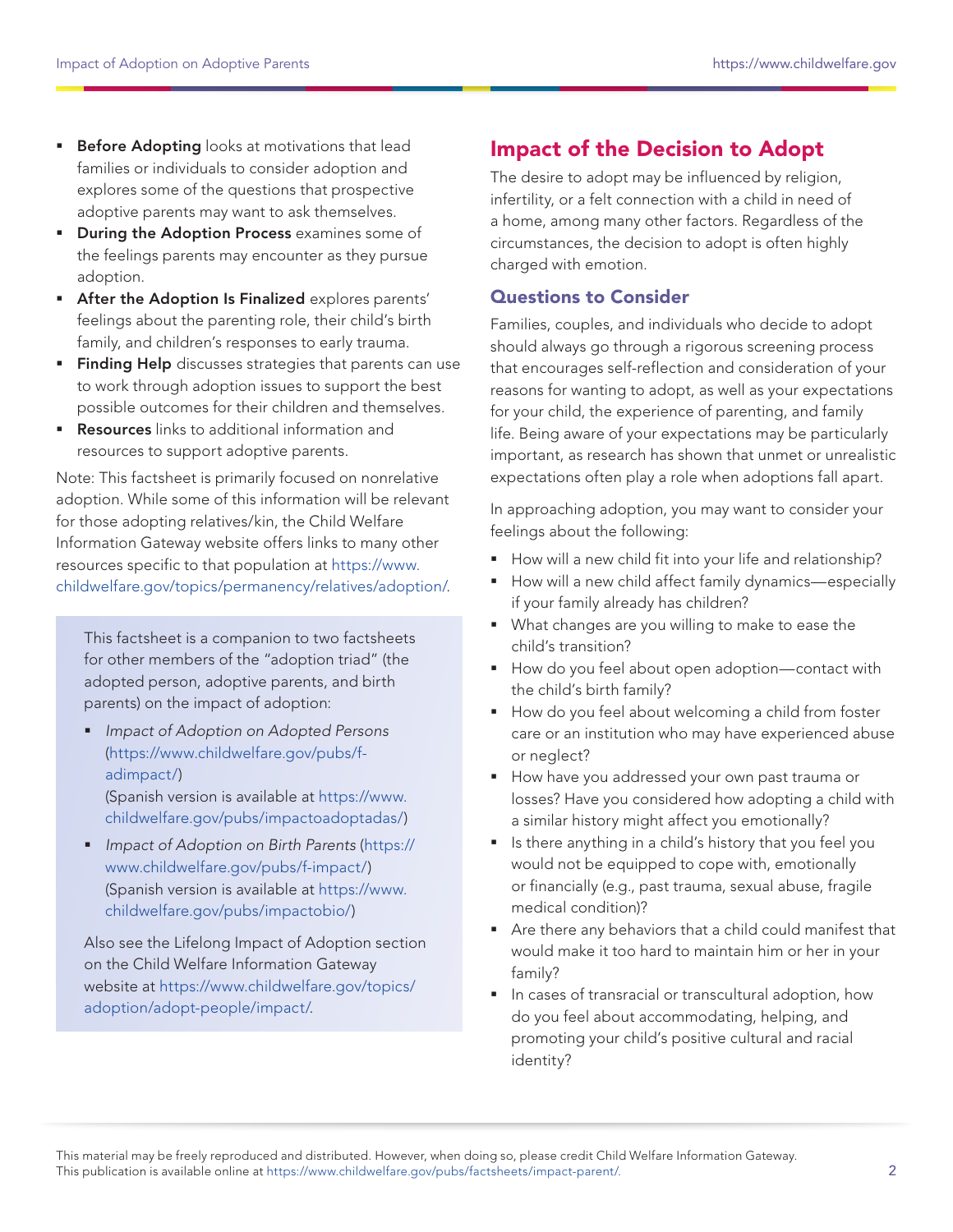- How will you inform family members and friends, and how will you deal with questions from family, friends, and strangers about adoption?
- How will you answer your child's questions about adoption, his or her background and history, birth family, and your reasons for adopting?
- What are your dreams, fantasies, and expectations for your child and family's future? How do you typically respond when reality does not match your expectations?
- **How willing are you to learn new parenting strategies** that work better for children who have experienced loss and trauma?
- **How willing and able are you to seek help for yourself** or your child when necessary?

For more information about making the decision to adopt and deciding what type of adoption to pursue, see the following sections on the Information Gateway website:

- Adoption Options: Where Do I Start? ([https://www.](https://www.childwelfare.gov/pubs/f-adoptoption/) [childwelfare.gov/pubs/f-adoptoption/](https://www.childwelfare.gov/pubs/f-adoptoption/))
- **Making the Decision to Adopt ([https://www.](https://www.childwelfare.gov/topics/adoption/adoptive/before-adoption/)** [childwelfare.gov/topics/adoption/adoptive/](https://www.childwelfare.gov/topics/adoption/adoptive/before-adoption/) [before-adoption/](https://www.childwelfare.gov/topics/adoption/adoptive/before-adoption/))
- **What Are My Choices in Adoption? ([https://](https://www.childwelfare.gov/topics/adoption/adoptive/choices/)** [www.childwelfare.gov/topics/adoption/adoptive/](https://www.childwelfare.gov/topics/adoption/adoptive/choices/) [choices/](https://www.childwelfare.gov/topics/adoption/adoptive/choices/))
- Who Are the Children Waiting for Families? ([https://](https://www.childwelfare.gov/topics/adoption/adoptive/who-are-the-children-waiting-for-families/) [www.childwelfare.gov/topics/adoption/adoptive/](https://www.childwelfare.gov/topics/adoption/adoptive/who-are-the-children-waiting-for-families/) [who-are-the-children-waiting-for-families/](https://www.childwelfare.gov/topics/adoption/adoptive/who-are-the-children-waiting-for-families/))

#### **Infertility**

Some people adopt because they are unable to have a biological child—this includes couples (both straight and gay) as well as single people. In these cases, the prospective adoptive parents may have already faced loss and disappointment. Some will have experienced repeated miscarriages or intrusive fertility treatments. It is only natural for adults to respond with grief to these losses, and they may also experience feelings of guilt, shame, inadequacy ("why me?"), loss of control, and even jealousy of those who have been able to have a biological child (including their eventual child's birth parents) (Goldberg, Downing, & Richardson, 2009; Kupecky & Anderson, 2001).

Regardless of the exact circumstances, couples and individuals who turn to adoption because of infertility may have already weathered an emotional roller coaster. Their feelings must be honored and addressed before parents can effectively support adopted children in healing from their own losses. For those who need help working through the grief of infertility, there are support groups and counselors who specialize in helping infertile couples and individuals. It is important to remember that both partners in a couple may not resolve their grief at the same pace, and arriving at the decision to adopt may come at a different time for each person.

Although growing your family through adoption may include emotional ups and downs, it also can be full of joy. See the following websites to hear about a variety of adoption experiences:

- **Adoption Tapestry (Spaulding for Children) at** <http://spaulding.org/adoption-tapestry/>
- Wendy's Wonderful Kids Success Stories (Dave Thomas Foundation for Adoption) at [https://](https://davethomasfoundation.org/adopt/success-stories/ ) [davethomasfoundation.org/adopt/success-stories/](https://davethomasfoundation.org/adopt/success-stories/ )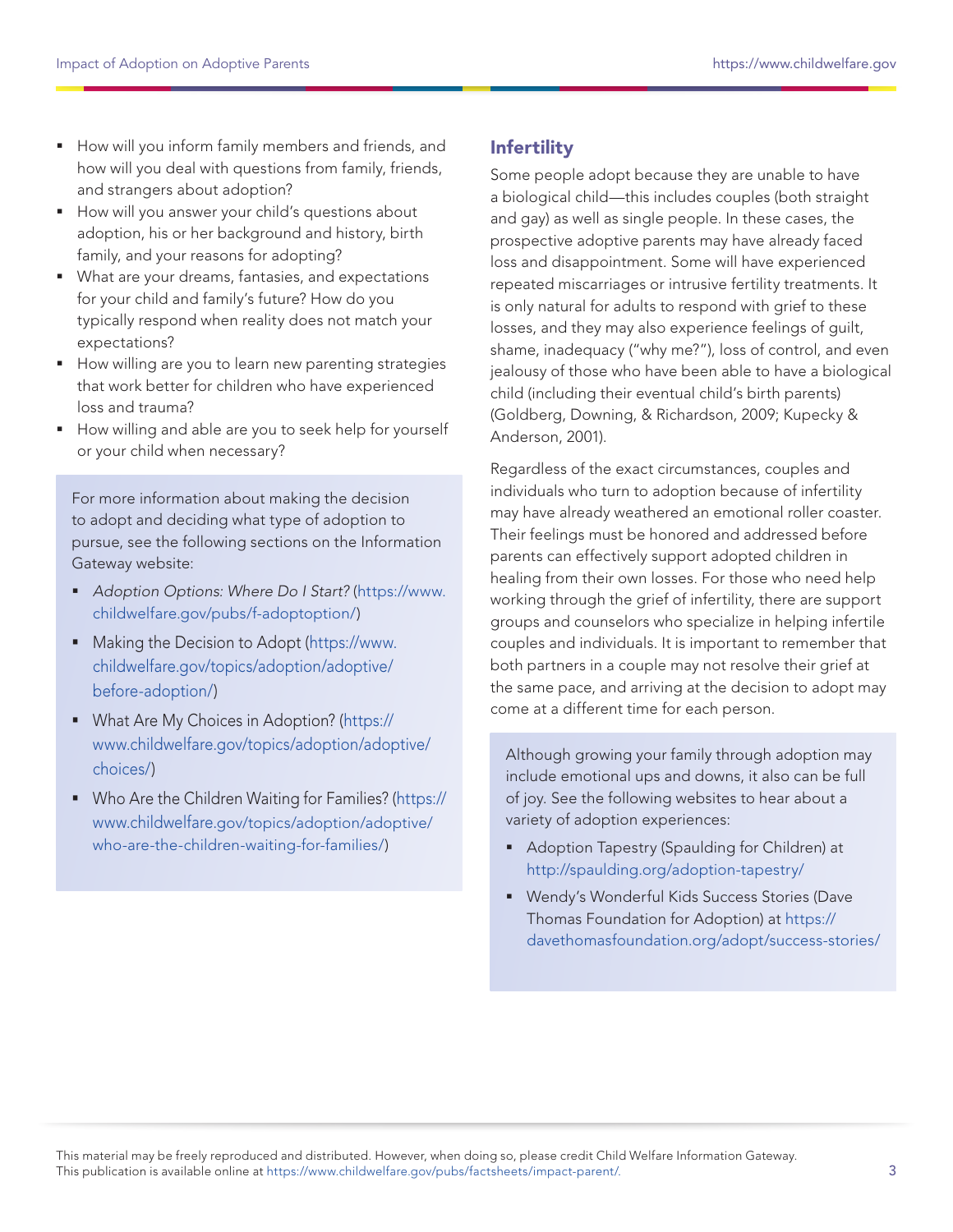# Impact of the Adoption Process

The adoption process can seem cumbersome to prospective parents. Each State has its own laws governing adoption. Intercountry adoptions are subject to additional regulations. For the most part, these laws are designed to protect the best interests of the child and the rights of all members of the adoption triad before the birth parents decide to place their child for adoption. So, it is normal for prospective adopters to feel vulnerable and powerless at times.

During the adoption process, you will find yourself making life-changing decisions that can be both exciting and stressful. Decisions need to be made about what type of adoption to pursue; whether to work with an adoption service provider and, if so, which one; and how to respond to a potential placement of a particular child or children. The home study process can feel intrusive and may highlight emotional issues that you have not fully addressed, either individually or as a couple. You also may experience long periods of waiting and may have to face uncertain outcomes. It's not unusual to feel anxious about the process and to find it difficult to go about your regular routine.

A good agency and social worker can help you manage the adoption process and provide guidance for the decisions and learning along the way. Some agencies link prospective parents to support groups for those awaiting adoption or to counselors who can help during the waiting period.

Sometimes a planned adoption does not proceed—for example, because the birth parents decide to parent, a child in foster care is reunited with his or her birth family, or a country unexpectedly suspends international adoptions. While the prospective parents may have known that this was a possibility, the reality can be difficult to accept. If the parents have already met and attached to the child, it may be particularly difficult. This is a loss, and grief is an understandable reaction. Prospective adoptive parents in this situation may need time to work through their feelings before they're ready to proceed again.

For more information about the adoption process, see the following sections on the Information Gateway website:

- Who Can Adopt? [\(https://www.childwelfare.](https://www.childwelfare.gov/topics/adoption/adoptive/whocan/) [gov/topics/adoption/adoptive/whocan/\)](https://www.childwelfare.gov/topics/adoption/adoptive/whocan/)
- **Home Study [\(https://www.childwelfare.gov/](https://www.childwelfare.gov/topics/adoption/adoptive/home-study/)** [topics/adoption/adoptive/home-study/](https://www.childwelfare.gov/topics/adoption/adoptive/home-study/))
- **Finding an Adoption Agency [\(https://www.](https://www.childwelfare.gov/topics/adoption/adoptive/finding-agency/)** [childwelfare.gov/topics/adoption/adoptive/](https://www.childwelfare.gov/topics/adoption/adoptive/finding-agency/) [finding-agency/\)](https://www.childwelfare.gov/topics/adoption/adoptive/finding-agency/)

## Impact of Parenting

For many adoptive parents, completing the adoption matching and placement process means that the most difficult phase is behind them. Most adoptive children settle in with their new families, and research shows that the great majority of adoptive parents are satisfied with their decision to adopt (Vandivere, Malm, & Radel, 2009).

But settling into parenthood or the "postadoption period" can present its own difficulties for parents. In some cases, adoption-related concerns arise long after the adoption has been finalized, and parents may be unprepared for the issues that may come up throughout the lifelong adoption journey. Some stressors are the same types of challenges that all families—biological and adoptive—face; however, there are other potential stressors unique to adoption and adoptive parents may want to familiarize themselves with these possibilities.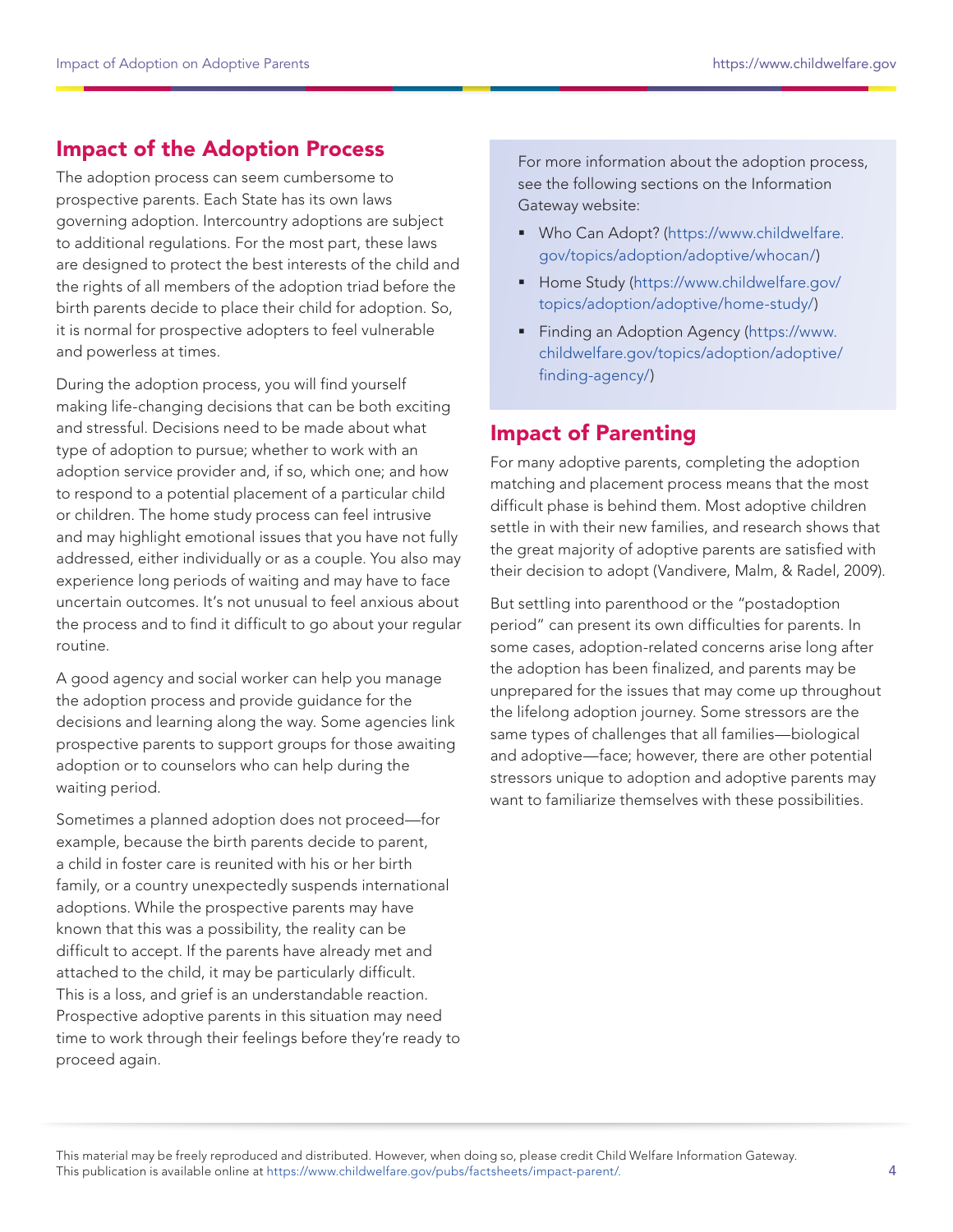Information Gateway offers a robust collection of resources to support those who are parenting after adoption. Visit [https://www.childwelfare.gov/](https://www.childwelfare.gov/topics/adoption/adopt-parenting/) [topics/adoption/adopt-parenting/.](https://www.childwelfare.gov/topics/adoption/adopt-parenting/)

This section includes a series of factsheets to help adoptive parents address issues specific to particular developmental stages:

- Parenting Your Adopted Preschooler ([https://](https://www.childwelfare.gov/pubs/factsheets/preschool/) [www.childwelfare.gov/pubs/factsheets/](https://www.childwelfare.gov/pubs/factsheets/preschool/) [preschool/](https://www.childwelfare.gov/pubs/factsheets/preschool/))
- **Parenting Your Adopted School-Age** Child [\(https://www.childwelfare.gov/pubs/](https://www.childwelfare.gov/pubs/factsheets/parent-school-age/) [factsheets/parent-school-age/](https://www.childwelfare.gov/pubs/factsheets/parent-school-age/))
- Parenting Your Adopted Teenager ([https://](https://www.childwelfare.gov/pubs/factsheets/parent-teenager/) [www.childwelfare.gov/pubs/factsheets/](https://www.childwelfare.gov/pubs/factsheets/parent-teenager/) [parent-teenager/](https://www.childwelfare.gov/pubs/factsheets/parent-teenager/))

The following additional factsheets also may be of interest:

- Helping Your Foster Child Transition to Your Adopted Child [\(https://www.childwelfare.gov/](https://www.childwelfare.gov/pubs/f-transition/) [pubs/f-transition/](https://www.childwelfare.gov/pubs/f-transition/))
- **Parenting a Child Who Has Experienced Abuse** or Neglect ([https://www.childwelfare.gov/](https://www.childwelfare.gov/pubs/parenting-CAN) [pubs/parenting-CAN\)](https://www.childwelfare.gov/pubs/parenting-CAN)
- **Parenting a Child Who Has Been Sexually** Abused: A Guide for Foster and Adoptive Parents ([https://www.childwelfare.gov/](https://www.childwelfare.gov/pubs/f-abused/) [pubs/f-abused/\)](https://www.childwelfare.gov/pubs/f-abused/)

#### Postadoption Depression

After months or years of anticipating parenthood, the excitement of the actual adoption can give way to a feeling of "let down" or sadness in a small percentage of parents (Foli, 2010; Senecky, Agassi, Inbar, Horesh, Diamond, Bergman, Apter., 2009). Much like postpartum depression, and occurring at about the same rate, postadoption depression may occur within a few weeks of adoption finalization. The realities of parenthood, including lack of sleep (for parents of infants or children

with behavioral or sleep issues) and the weight of parental responsibilities can be overwhelming. Parents may have difficulty attaching to the new child and may question their parenting capabilities. They also may be hesitant to admit that there are any problems after a long-awaited adoption.

In some cases, these feelings resolve on their own as parents adjust to their new life. If these feelings last for more than a few weeks or interfere with your ability to parent, peer support or professional help (with a therapist skilled in adoption issues) may help you to address the issues causing the depression and assume your parenting role with greater confidence (see Finding Help later in this factsheet). For more information and resources, see the Information Gateway web section on Postadoption Depression at [https://www.childwelfare.gov/topics/](https://www.childwelfare.gov/topics/adoption/adopt-parenting/depression/) [adoption/adopt-parenting/depression/](https://www.childwelfare.gov/topics/adoption/adopt-parenting/depression/).

#### **Identity**

Adoption is a life event that changes the identities of all involved. For many adoptive parents, this change in identity means the realization of the long-awaited role of "mom" or "dad." However, sometimes adoptive parents are slow to adjust or wonder what expectations accompany their new identities.

Adoptive parents may worry that they don't "feel" like parents, even after the adoption is complete. Some wonder whether they are really entitled to parent their new son or daughter. Or, after years of keeping their parenting desire in check, they find it difficult to fully embrace parenthood or to believe they are truly parents like other people are. Parents may even question why they don't immediately love their new child or wonder whether they love their child enough (Eidson, 2012). For these new parents, parenting may seem like a tentative status at best. Furthermore, the lack of role models for adoptive parents may give them a sense of isolation.

If you have adopted from foster care, you may have had visits with the child, or the child may have actually lived with you before the adoption. Even so, the finalization creates a permanent family situation, and you and your child may take some time to develop a bond and evolve into your new identities, just as a couple adjusts to marriage after dating for a long time.

This material may be freely reproduced and distributed. However, when doing so, please credit Child Welfare Information Gateway. This publication is available online at https://www.childwelfare.gov/pubs/factsheets/impact-parent/.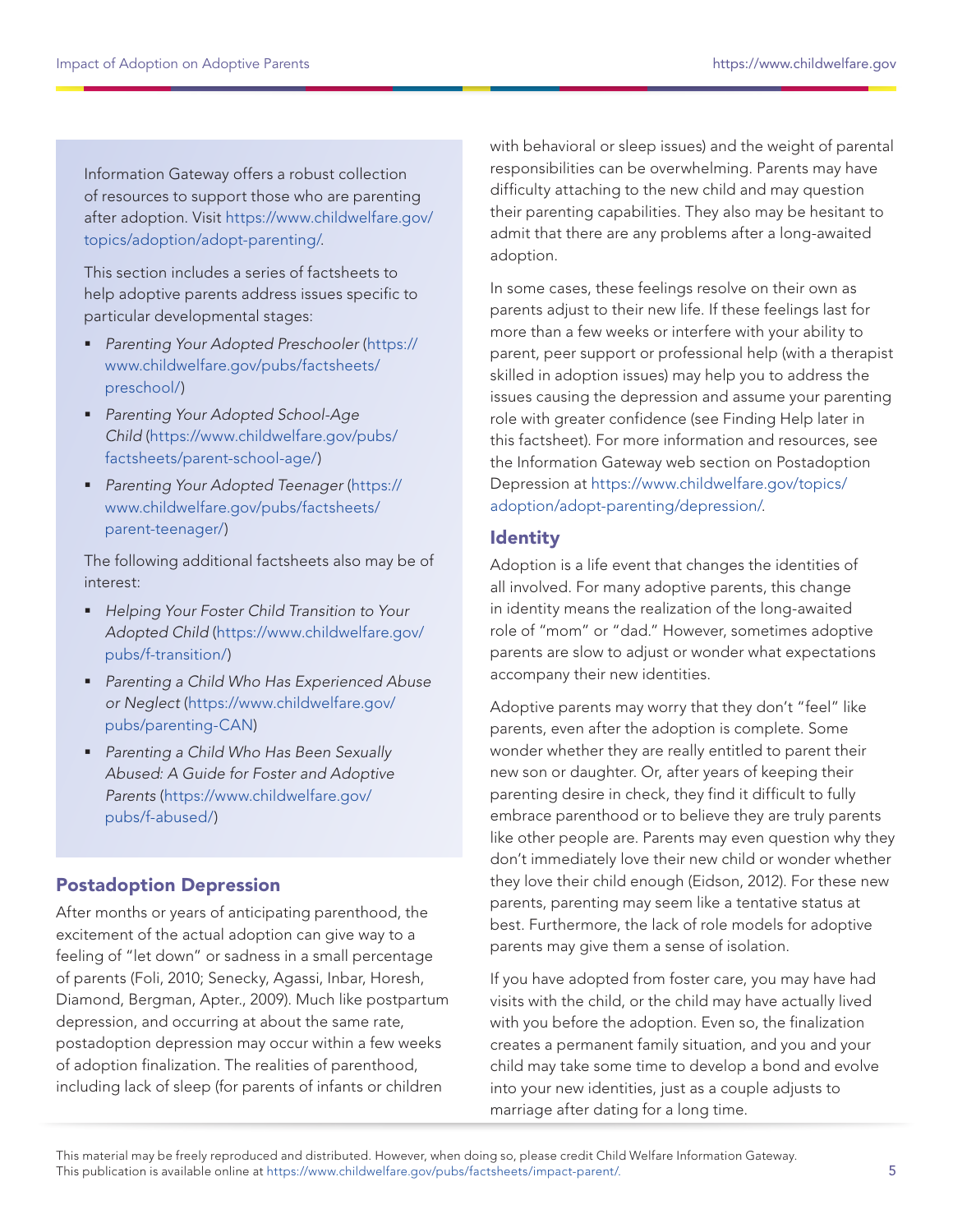If you have adopted an infant, received a child in an emergency placement, or adopted through an intercountry adoption, the suddenness of the child's arrival may leave little time for becoming accustomed to your new identity. You may be so absorbed in the practical tasks of meeting your child's needs that you have little time to dwell on your new status, especially at first.

For some parents, there is a pivotal moment when they first feel like "Mom" or "Dad" (e.g., the first visit to the doctor, school registration, the first time the child says "momma"). For others, it is the day-to-day routine of caring for the child and forming a mutual attachment that gradually leads to self-identification as the child's parent. However this occurs, the vast majority of parents eventually move beyond their feelings of being "not worthy" or "not capable" of parenting their child; they become comfortable in their new roles, accepting the responsibility and recognizing and feeling fully entitled to parent their child.

There are a number of things that you can do to help yourself and your family adjust to your new identity. The following strategies may be useful right after an adoption, as well as 5, 10, or 20 years later, because parents and children can encounter identity and adoption issues throughout their lives—especially around particular milestones, such as birthdays, holidays, births, and deaths:

- Connect with parents who have completed a similar adoption. Learning how other parents have made the adjustment and have dealt with challenges can be reassuring. More experienced adoptive parents can serve as role models to newer parents. Parent support groups are meant for just that—supporting and lending a hand and a sympathetic ear to parents who need it. (Information Gateway's National Foster Care and Adoption Directory lists kinship, foster care, and adoption support groups by State at [https://www.](https://www.childwelfare.gov/nfcad/) [childwelfare.gov/nfcad/.](https://www.childwelfare.gov/nfcad/))
- **Establish family traditions or rituals.** You may want to establish daily or weekly activity schedules. Routines can be comforting and stabilizing for children, and they can help to normalize family life. Rituals can be as simple as bedtime reading or family movie night. You

also may want to establish traditions to commemorate important days (the day of the adoption placement or finalization) or holidays. These special occasions can be a time for celebration and can reinforce parent and family identification.

- **Create a family story.** Writing your family's story can help all family members feel a sense of belonging. You can start the story while you are awaiting adoption, beginning with your own story, from childhood through the decision to adopt. As each new member joins the family, his or her background and story are added. There are many possible formats for these stories—including scrapbooks, journals, videos, and blogs—and they can be maintained through multiple generations. (A family's story is different from a child's individual lifebook, which focuses only on the child. See the Information Gateway section on Lifebooks for more information at [https://www.childwelfare.gov/](https://www.childwelfare.gov/topics/adoption/adopt-parenting/lifebooks/) [topics/adoption/adopt-parenting/lifebooks/.](https://www.childwelfare.gov/topics/adoption/adopt-parenting/lifebooks/))
- **Connect with your child's birth culture.** Developing a strong family identity that involves all members and makes everyone feel included may be especially important for the transracial or transcultural family or for any "conspicuous" adoptive family. You can choose activities, schools, friends, encounters with professionals, and neighborhoods that send a message that they value the diversity of all family members.
- Prepare to respond to outsiders (including relatives, friends, and strangers) about the adoption. New adoptive parents can be caught off guard by some of the questions asked by friends, relatives, and even strangers. Preparing for how to respond to questions, how much of the child's story to share, and how to inform or educate relatives and friends about adoption can reinforce the new identity of parents and children, empower the new family, and even be a family attachment experience if the children are old enough to be involved. For more information and resources, visit Information Gateway's web section on Talking About Adoption at [https://www.](https://www.childwelfare.gov/topics/adoption/adopt-parenting/talking/) [childwelfare.gov/topics/adoption/adopt-parenting/](https://www.childwelfare.gov/topics/adoption/adopt-parenting/talking/) [talking/.](https://www.childwelfare.gov/topics/adoption/adopt-parenting/talking/)

This material may be freely reproduced and distributed. However, when doing so, please credit Child Welfare Information Gateway. This publication is available online at https://www.childwelfare.gov/pubs/factsheets/impact-parent/.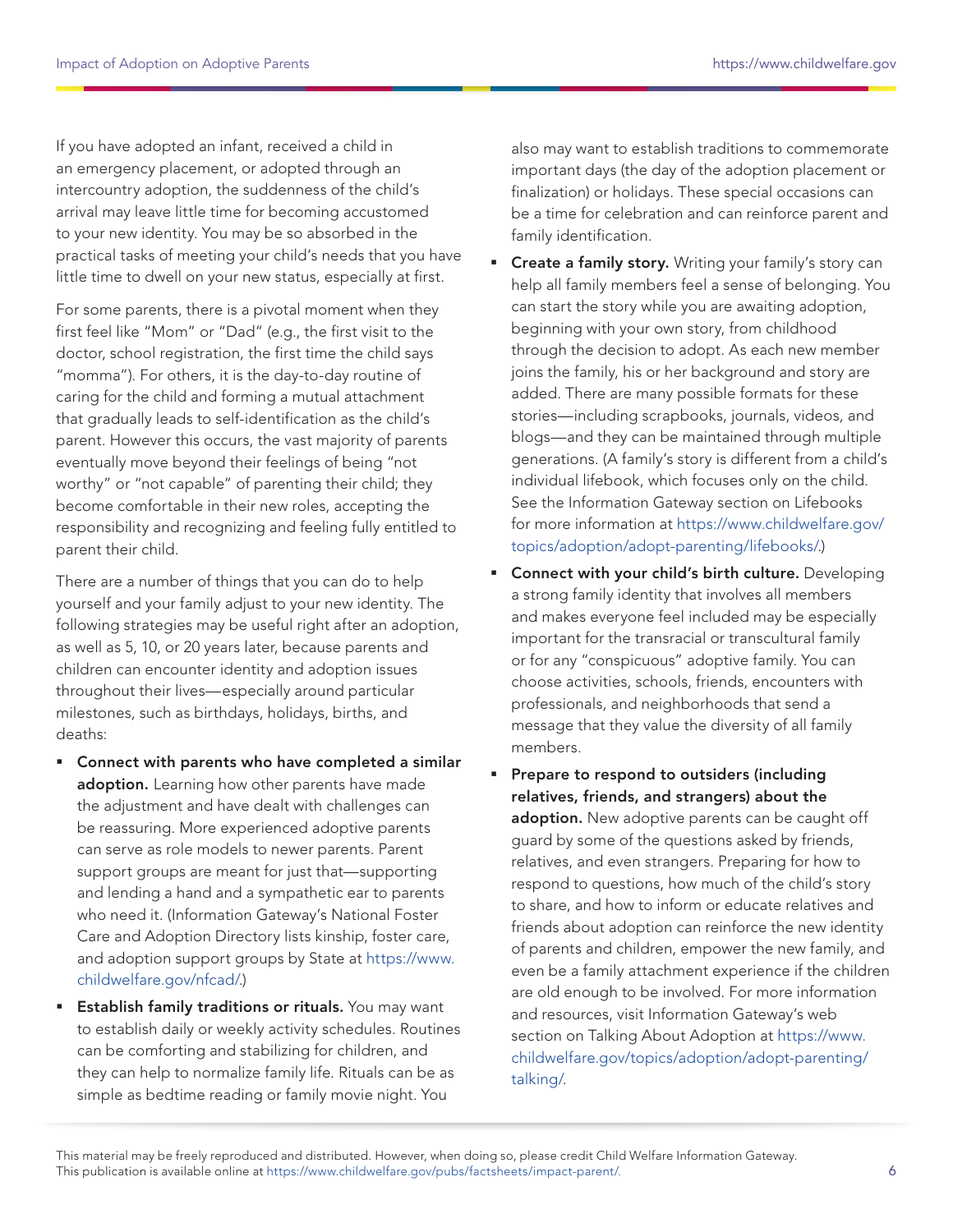## Feelings About Your Child's Background and Birth Family

Regardless of the type of adoption, questions or concerns about the child's family of origin and background can impact adoptive parents' feelings about the adoption.

Contact with birth family. In some cases, adoptive parents still have a say in whether their adoption is open (i.e., whether the adoptive family remains in contact with their child's birth family). However, the Internet and increasing use of social media are causing rapid changes in this area; in most cases, it is no longer a question of if but when adopted children learn about, locate, and (potentially) communicate with birth family members, which may include birth parents, siblings, or other relatives. Contact with birth family can take many forms, from occasional letters, to contact on social media sites, to regular, face-to-face visits. For more about the role of social media in adoption, see Information Gateway's resources for parents and caregivers at [https://www.childwelfare.gov/topics/adoption/intro/](https://www.childwelfare.gov/topics/adoption/intro/social-media-adoption/#caregivers) [social-media-adoption/#caregivers](https://www.childwelfare.gov/topics/adoption/intro/social-media-adoption/#caregivers).

Initially, some adoptive parents feel fearful of birth family contact or wonder whether their child will understand "who is who." They may worry about having to "compete" with birth family for their child's affection or may fear feeling accountable to birth parents for their day-to-day parenting decisions (Singer, 2010). Some parents may feel that by avoiding contact with birth family, they are protecting their children from feelings of grief and loss. However, these losses exist regardless of birth family contact.

Research shows that open adoption arrangements generally work well for all involved. In fact, studies have shown that openness is associated with better postadoption adjustment for adoptive parents, as well as for birth parents and adopted persons (Ge et al., 2008). Adoptive parents who have maintained contact with birth families rarely regret the decision or desire less contact (for a summary of relevant research, visit [http://](http://www.adoptionhelp.org/open-adoption/research) [www.adoptionhelp.org/open-adoption/research\)](http://www.adoptionhelp.org/open-adoption/research). For a summary of fears and facts related to open adoptions, visit [http://www.openadopt.org/adoptive-parents/](http://www.openadopt.org/adoptive-parents/facts-about-open-adoption/) [facts-about-open-adoption/.](http://www.openadopt.org/adoptive-parents/facts-about-open-adoption/)

Your guidance and ability to provide consistent, ageappropriate information about your child's background and birth family will help him or her better understand the adoption and birth family relationship. This information, and contact with the birth family when possible, will eliminate some of the mystery and fantasies that adopted children naturally develop around their birth families.

Parents who adopt from foster care may experience unique struggles regarding their child's birth family. They may know that, in most cases maintaining ties to birth siblings, grandparents, or birth parents is important for the child's identity, development, and long-term well-being; however, they also may know that some of these relatives neglected or maltreated their child. Your willingness to facilitate birth family contact (with appropriate boundaries) supports his or her well-being and provides a model of mature behavior for your child. Child Welfare Information Gateway offers a factsheet for families with information to support adoptive families in considering and maintaining open adoption. Openness in Adoption: Building Relationships Between Adoptive and Birth Families is available at [https://www.childwelfare.gov/](https://www.childwelfare.gov/pubs/f-openadopt/) [pubs/f-openadopt/](https://www.childwelfare.gov/pubs/f-openadopt/).

Find more information and resources in the following Information Gateway web sections:

- Open Adoption and Contact With Birth Family ([https://](https://www.childwelfare.gov/topics/adoption/adoptive/before-adoption/openness/) [www.childwelfare.gov/topics/adoption/adoptive/](https://www.childwelfare.gov/topics/adoption/adoptive/before-adoption/openness/) [before-adoption/openness/](https://www.childwelfare.gov/topics/adoption/adoptive/before-adoption/openness/))
- **Social Media in Adoption, Resources for Parents and** Caregivers ([https://www.childwelfare.gov/topics/](https://www.childwelfare.gov/topics/adoption/intro/social-media-adoption/#caregivers) [adoption/intro/social-media-adoption/#caregivers\)](https://www.childwelfare.gov/topics/adoption/intro/social-media-adoption/#caregivers)
- **After Adoption From Foster Care [\(https://www.](https://www.childwelfare.gov/topics/adoption/adopt-parenting/foster/)** [childwelfare.gov/topics/adoption/adopt-parenting/](https://www.childwelfare.gov/topics/adoption/adopt-parenting/foster/) [foster/](https://www.childwelfare.gov/topics/adoption/adopt-parenting/foster/))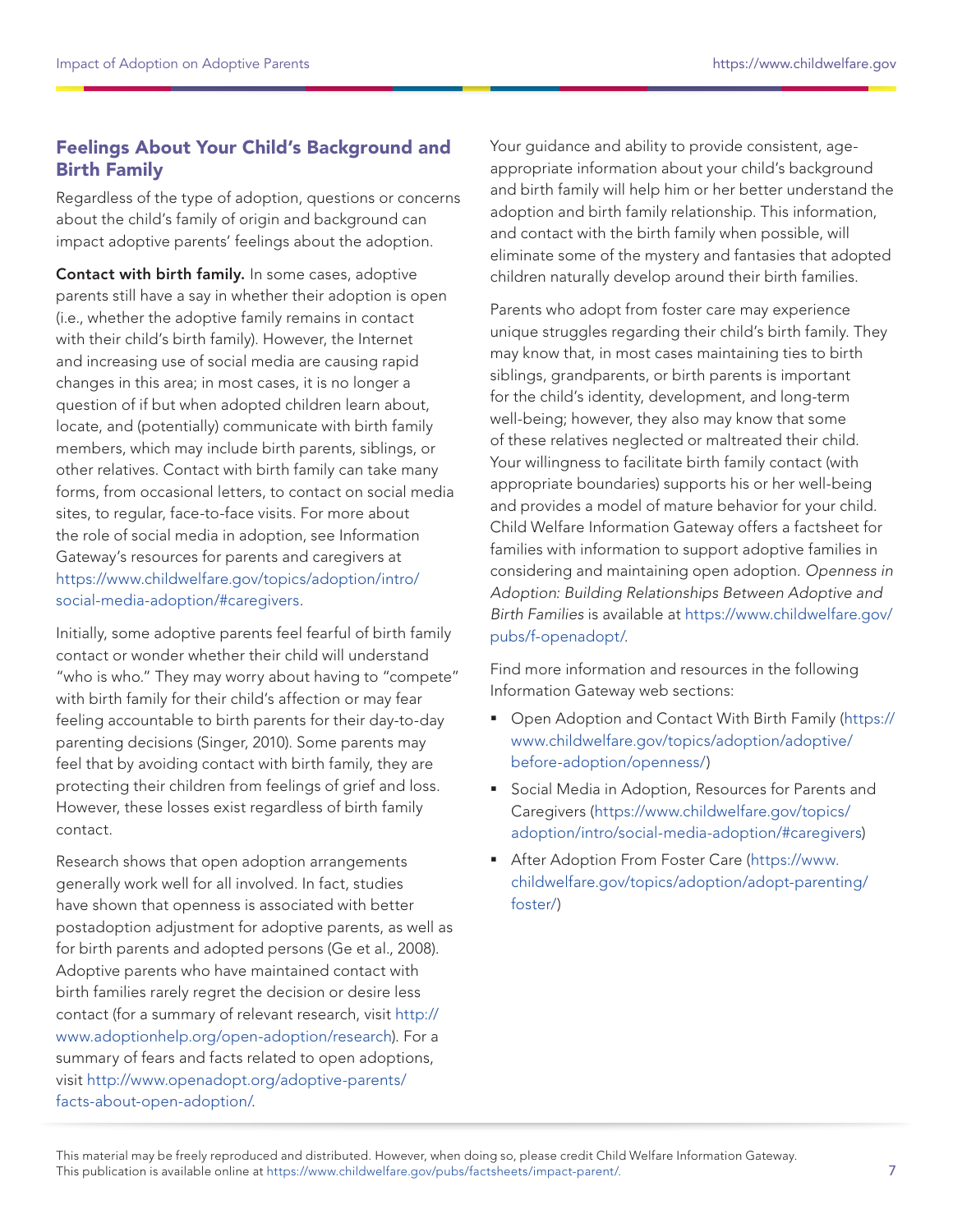Gaps in background information. Although your adoption agency or organization is required to provide you with all of the information they have about your child, sometimes information is simply unavailable. Children in foster care may have complex family histories, have experienced multiple placements, or have files that simply suffer from lapses in recordkeeping. Children adopted from other countries may have spent time in foster homes in their native country or have been in orphanages or other institutions for months or years. Often, there is little reliable information from their country of origin about the child's background, relatives, or medical history. Even parents who adopt their children as infants may feel frustrated that they do not know more about their child's birth family or prenatal care.

These unknowns are a common aspect of adoption; adoptive parents may need to accept that their child has had previous experiences that the parents may never know about. On the other hand, particularly in the case of older adopted children, parents should be prepared for the possibility that they may learn more about their child's history as he or she begins to feel safe in the adopted home.

The Information Gateway factsheet Obtaining Background Information on Your Prospective Adopted Child has suggestions for learning as much as you can about your child prior to adopting at [https://www.](https://www.childwelfare.gov/pubs/f-background/) [childwelfare.gov/pubs/f-background/.](https://www.childwelfare.gov/pubs/f-background/)

#### Impact of Childhood Trauma

Adoptive parents are sometimes surprised when their child acts out or continues to have issues stemming from past experiences after the adoption is finalized. This behavior may be a sign that your child is experiencing trauma—an emotional response to a past intense event that threatened him or her or caused physical or emotional harm. In many cases, children recover quickly from traumatic experiences with no lasting harm. However, for some children, trauma interferes with normal development and can have long-term effects.

If you know your child has traumatic events in his or her history, it will be important to watch for signs of their impact. If there are gaps in your knowledge about your child's history, be aware that difficult behaviors may be signs of trauma and have your child evaluated if necessary. In the meantime, it might be helpful to remember that your child's behavior may be a learned response to stress.

Even foster parents who established a relationship with their child prior to adoption are sometimes taken by surprise by behaviors that emerge once the adoption is finalized. Some children adopted from foster care may act out or misbehave in an effort to induce feelings of rejection, anger, pain, and abandonment in their parents. This testing behavior may actually indicate that the child feels comfortable enough with the parents to communicate his or her feelings. Parents should prepare for their own response, modeling understanding and appropriate reactions if that occurs.

Parenting a child who has experienced trauma can be difficult. Parents sometimes feel isolated, as if no one else understands what they are going through. They may feel frustrated or even resentful toward their child. Some parents begin to doubt their own parenting abilities and wonder, "Why can't I fix this?" This can put a strain not only on your relationship with your child, but with other family members as well (including your spouse or partner). Learning about what your child experienced also may act as a trigger for you if you have your own trauma history. Taking time to focus on self-care and your own healing will be especially important.

For more information, see the Information Gateway factsheet, Parenting a Child Who Has Experienced Trauma ([https://www.childwelfare.gov/pubs/factsheets/child](https://www.childwelfare.gov/pubs/factsheets/child-trauma)[trauma](https://www.childwelfare.gov/pubs/factsheets/child-trauma)), and the web section, Resources on Trauma for Caregivers and Families [\(https://www.childwelfare.gov/](https://www.childwelfare.gov/topics/responding/trauma/caregivers/) [topics/responding/trauma/caregivers/\)](https://www.childwelfare.gov/topics/responding/trauma/caregivers/).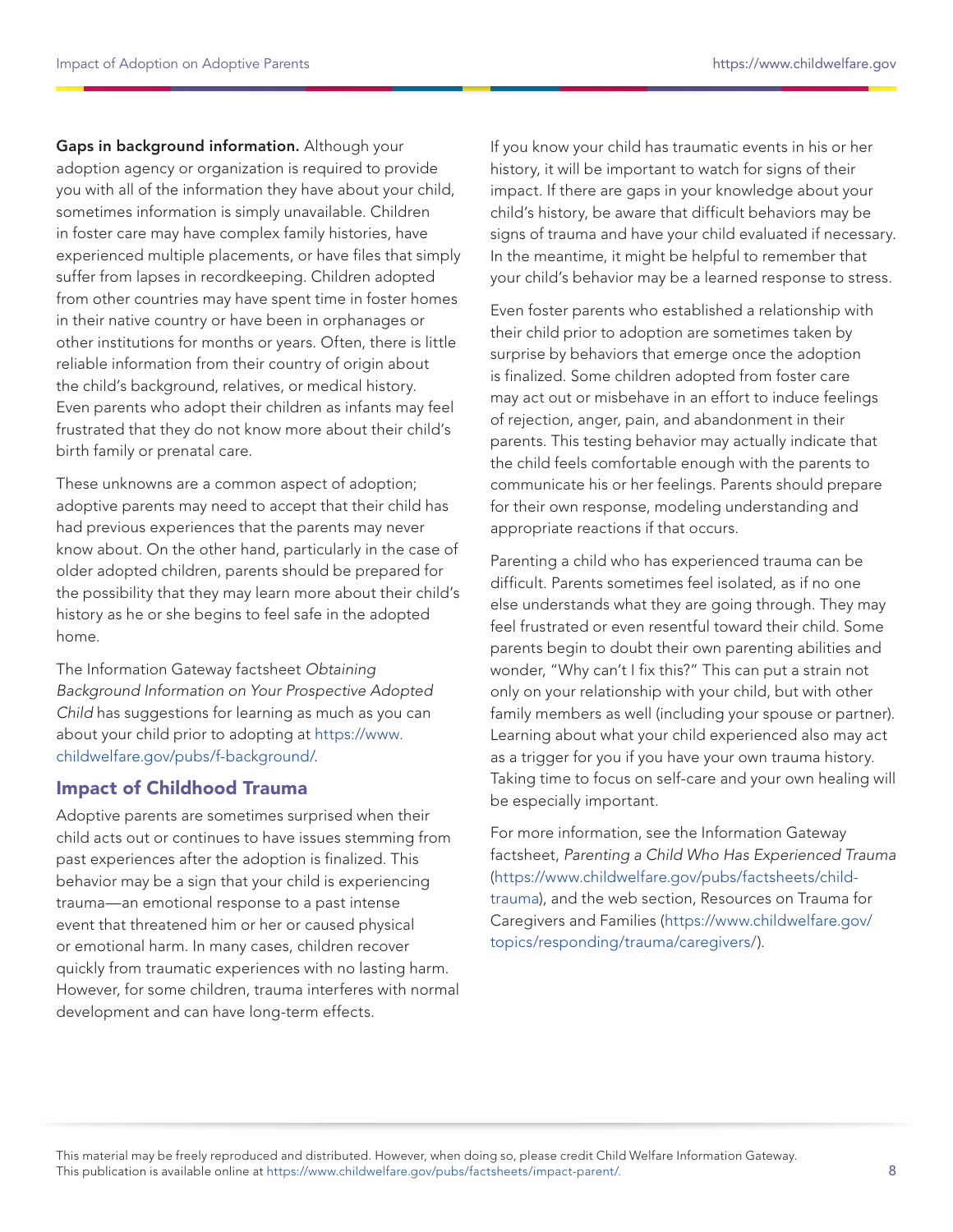# Finding Support

Some adoptive parents find they need support to work through the emotions that arise before, during, or after the adoption is finalized. In at least one survey, the majority of adoptive families identified some ongoing issues that made daily life challenging—including emotional, behavioral, and school concerns (Stevens, 2011). If this is true for your family, keep in mind that seeking help is a sign of strength and doing so earlier rather than later may help to prevent a crisis.

It will be important to find support services that are tailored for adoptive families. (For information about the difficulties some families face in locating adoptioncompetent services, see Casey Family Services, 2003.) One place to start is with your adoption agency. Many agencies offer some kind of postadoption support and services. Some offer preservation programs dedicated to keeping an adoption intact by helping parents understand their child's behavior and how to manage it effectively. Research has shown that a good therapeutic relationship between adoptive parents and their social worker can provide significant support during the postadoption phase (Zosky, Howard, Smith, & Howard, 2005).

Other services that adoptive families have found beneficial include the following:

- Respite care offers a short break from the responsibilities of parenting, giving parents an opportunity to rest, practice self-care, and take advantage of additional support services. Respite can range from a few hours to a few days.
- **Support groups**, whether online or in person, provide parents an opportunity to connect with others in similar situations, vent their feelings in a safe environment, receive supportive feedback, and learn new strategies from more experienced adoptive parents.
- **Adoption-competent counselors or therapists** can provide targeted therapeutic services to children, parents, and the family as a whole to address adoption-related issues.
- **Adoption subsidies** are available for some families who adopt from the child welfare system to help with the costs of caring for children with special needs.
- **Educational advocates** help parents of children with special needs to understand their child's educational rights and to work effectively with the school system to identify and access accommodations, programs, and services to help their child succeed.

Any counselors or therapists that the adoptive parent or family uses should be "adoption competent" meaning they have experience with adoption issues and knowledge about the adoption triad. If your child has (or you suspect has) a history of trauma, it will be important that the therapist is also knowledgeable and experienced in working with child traumatic stress. Other adoptive families are often good sources of referral for therapists and other assistance. Your agency or other local support organizations may maintain lists of adoption-competent, trauma-informed counselors and therapists.

Two Information Gateway factsheets provide more detailed information about locating adoptioncompetent postadoption services: Finding and Using Postadoption Services [\(https://www.childwelfare.gov/](https://www.childwelfare.gov/pubs/f-postadoption/) [pubs/f-postadoption/](https://www.childwelfare.gov/pubs/f-postadoption/)) and Selecting and Working With a Therapist Skilled in Adoption ([https://www.childwelfare.](https://www.childwelfare.gov/pubs/f-therapist/) [gov/pubs/f-therapist/\)](https://www.childwelfare.gov/pubs/f-therapist/).

Find more information and resources in the following sections of the Information Gateway website:

- Adoption Assistance by State ([https://www.](https://www.childwelfare.gov/topics/adoption/adopt-assistance/) [childwelfare.gov/topics/adoption/adopt-assistance/\)](https://www.childwelfare.gov/topics/adoption/adopt-assistance/)
- Finding Services for an Adopted Child ([https://www.](https://www.childwelfare.gov/topics/adoption/adopt-parenting/services/) [childwelfare.gov/topics/adoption/adopt-parenting/](https://www.childwelfare.gov/topics/adoption/adopt-parenting/services/) [services/\)](https://www.childwelfare.gov/topics/adoption/adopt-parenting/services/)

## Conclusion

Adoption is a lifelong commitment, and adoption-related issues may arise at any point in the parents' or their child's lifetime. A willingness to learn about the issues and seek support if necessary can help to ensure that parents and children experience happy and healthy family lives.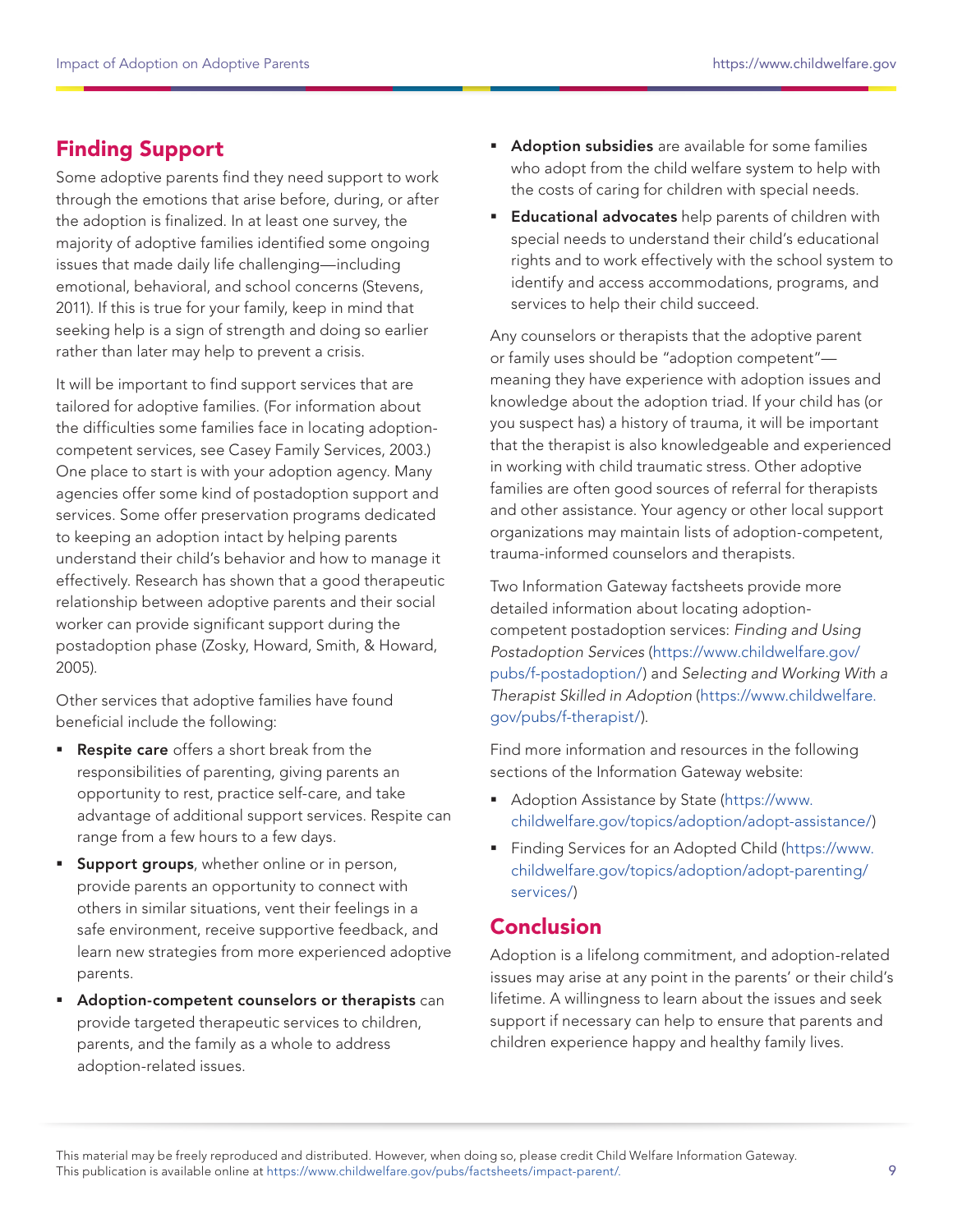## Resources

- **Adoption Exchange.** The Adoption Exchange provides expertise and support before, during, and after the adoption process. It has offices in eight States and provides educational support nationally [\(http://](http://www.adoptex.org) [www.adoptex.org](http://www.adoptex.org)).
- **AdoptUsKids.** Primarily a tool for connecting potential families with waiting children, this website also offers a number of resources for adoptive families, including information about the adoptive process, adoption advocacy, and stories for parents and children. Two resources that parents may find particularly helpful are Taking a Break: Creating Foster, Adoptive, and Kinship Respite Care in Your Community ([http://www.](http://www.adoptuskids.org/_assets/files/NRCRRFAP/resources/taking-a-break-respite-guide.pdf) [adoptuskids.org/\\_assets/files/NRCRRFAP/resources/](http://www.adoptuskids.org/_assets/files/NRCRRFAP/resources/taking-a-break-respite-guide.pdf) [taking-a-break-respite-guide.pdf\)](http://www.adoptuskids.org/_assets/files/NRCRRFAP/resources/taking-a-break-respite-guide.pdf) and the Minority Specializing Agency and Resource Directory ([http://](http://www.adoptuskids.org/_assets/files/NRCRRFAP/resources/minority-specializing-agency-directory.pdf) [www.adoptuskids.org/\\_assets/files/NRCRRFAP/](http://www.adoptuskids.org/_assets/files/NRCRRFAP/resources/minority-specializing-agency-directory.pdf) [resources/minority-specializing-agency-directory.pdf](http://www.adoptuskids.org/_assets/files/NRCRRFAP/resources/minority-specializing-agency-directory.pdf)).
	- Center for Adoption Support and Education (C.A.S.E.). The C.A.S.E. website includes information on adoption-competent therapy, adoption training, community education, and publications. It also offers publications, including the W.I.S.E. Up! Powerbook, which empowers adopted children to answer questions about adoption if, when, and how they choose ([http://](http://www.adoptionsupport.org) [www.adoptionsupport.org\)](http://www.adoptionsupport.org).
- **Families Adopting in Response (FAIR).** FAIR is an all-volunteer organization that offers information, education, support, and fellowship to adoptive and preadoptive families. Members include families who have adopted children through public and private agencies from the United States and from many other countries [\(http://www.fairfamilies.org](http://www.fairfamilies.org)).
- **Institute for Human Services.** The Institute for Human Services provides child welfare training and offers a number of resources to support child welfare professionals and parents who foster and adopt children from the child welfare system, including an overview of how adoption can impact all members of the adoption triad for multiple generations

in Intergenerational Issues in Adoption ([http://](http://www.nysccc.org/wp-content/uploads/2008/12/intergenerational-issues-in-adoption.pdf) [www.nysccc.org/wp-content/uploads/2008/12/](http://www.nysccc.org/wp-content/uploads/2008/12/intergenerational-issues-in-adoption.pdf) [intergenerational-issues-in-adoption.pdf](http://www.nysccc.org/wp-content/uploads/2008/12/intergenerational-issues-in-adoption.pdf); [http://www.](http://www.ihs-trainet.com/products_resources/products_books.htm) [ihs-trainet.com/products\\_resources/products\\_books.](http://www.ihs-trainet.com/products_resources/products_books.htm) [htm\)](http://www.ihs-trainet.com/products_resources/products_books.htm).

- New York State Citizens' Coalition for Children (NYSCCC). Although this website is focused on New York families, many of the resources have relevance for other adoptive families. Transracial and transcultural resources and questions and answers may be particularly useful [\(http://nysccc.org/family](http://nysccc.org/family-supports/transracial-transcultural)[supports/transracial-transcultural;](http://nysccc.org/family-supports/transracial-transcultural) [http://nysccc.org/](http://nysccc.org/family-supports/) [family-supports/\)](http://nysccc.org/family-supports/).
- North American Council on Adoptable Children (NACAC). Founded in 1974 by adoptive parents, NACAC is committed to meeting the needs of waiting children and the families who adopt them. NACAC offers advocacy, education, parent leadership capacity building, and adoption support ([http://www.nacac.](http://www.nacac.org/) [org/](http://www.nacac.org/)).
- **Pact, an Adoption Alliance.** Pact offers a comprehensive site addressing issues for adopted children of color, offering informative articles on related topics as well as profiles of families, links to other resources, and a reference guide with a searchable database. The site also provides opportunities to interact with and ask questions of birth parents, adopted people, adoptive parents, and adoption professionals [\(http://www.pactadopt.org/](http://www.pactadopt.org/adoptive/welcome.html) [adoptive/welcome.html\)](http://www.pactadopt.org/adoptive/welcome.html).

## References Cited

- Casey Family Services, the Casey Center for Effective Child Welfare Practice. (2003). Strengthening families & communities: Promising practices in adoptioncompetent mental health services. New Haven, CT: Casey Family Services.
- Eidson, F. (2012, Winter). Adoption ghosts: A personal and professional view. The Infant Crier, 132, 3–7.
- Foli, K. J. (2010). Depression in adoptive parents: A model of understanding through grounded theory. Western Journal of Nursing Research, 32, 379–400.